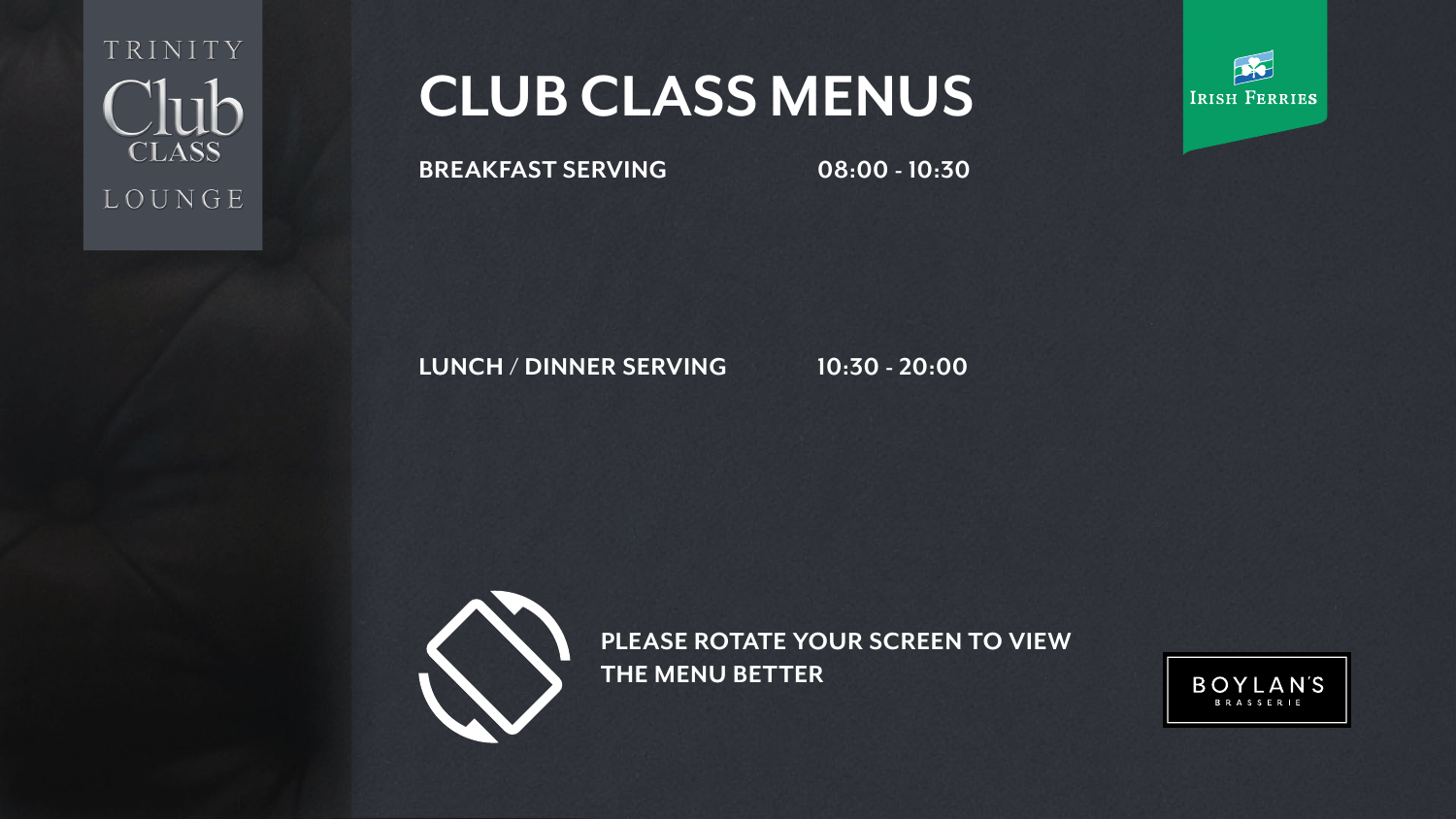# **Oatmeal Porridge €6.95**

Irish honey drizzle, cinnamon, pumpkin seeds, flaked almonds, forest berry compote

# Overnight Bircher Muesli ● **EG.95**

Paddyo's porridge oats, chai four seeds, almond milk, blueberry salsa, fresh apple juice

## **Indulgent Belgian Waffle €9.95**

Gooey Nutella, sliced banana, whipped cream



TRINITY **CLASS** LOUNGE

# **BREAKFAST**

**PLEASE ASK US FOR A FULL LIST OF ALLERGENS**



BOYLAN'S BRASSERIE



#### **HEALTHY OPTION**

Irish Ferries will donate 10 cent to the Irish Heart Foundation every time you choose to have a heart



### **VEGAN OPTION**



### **AVAILABLE GLUTEN FREE**

Gluten free breads available on request. Please ask us for details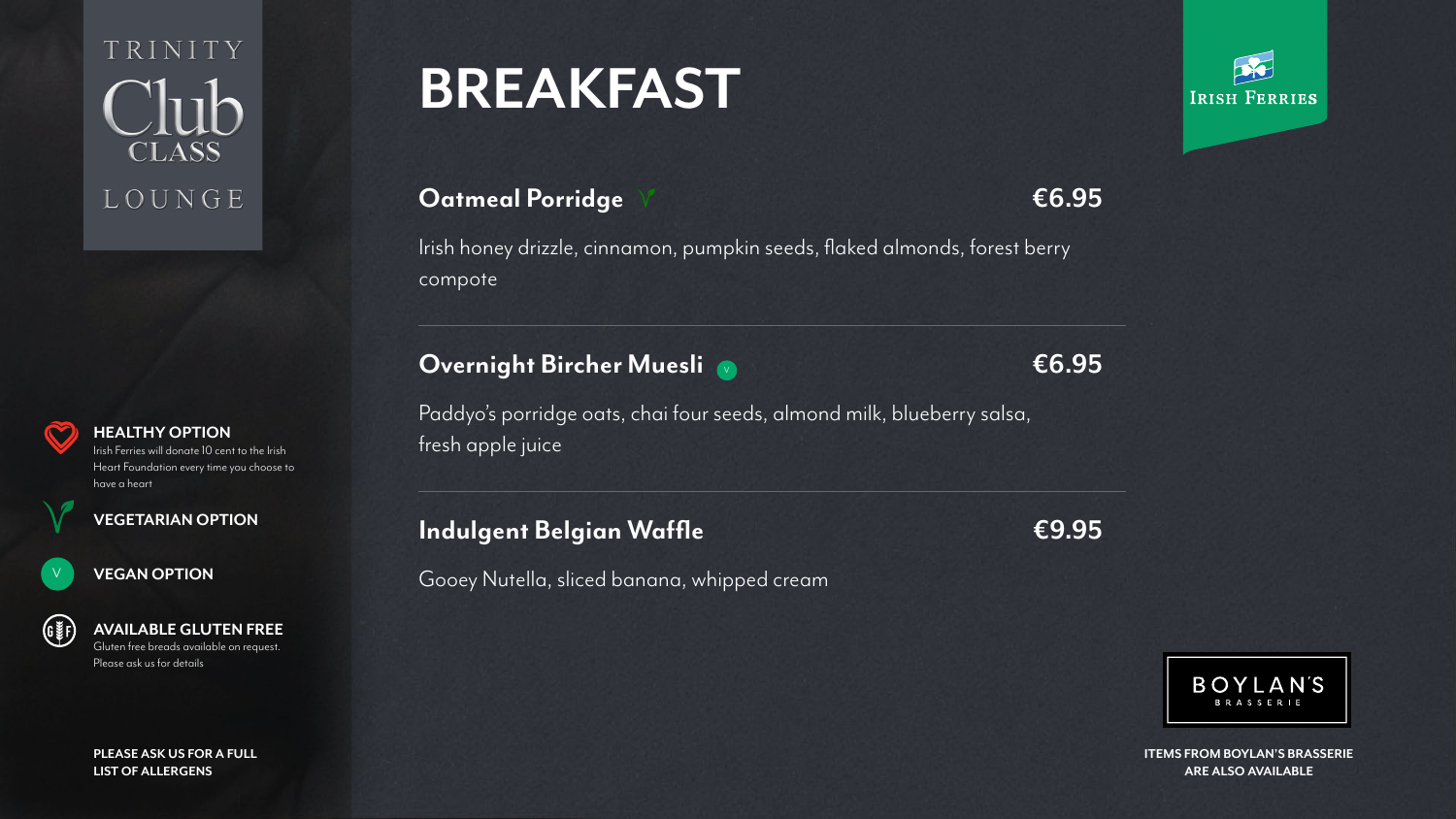# **California Eggs €14.95**

## Crispy sourdough loaf, pureed avocado, fluffy scrambled eggs



## **Breakfast Baguette €11.95**

Fluffy egg omelette, Hodgins award winning sausages, Callan bacon, Ballymaloe tomato relish, crusty baguette

## **Healthy Breakfast €14.95**

Fluffy scrambled eggs, sautéed button mushrooms, roasted heirloom tomatoes, hearty avocado salsa, hash browns, selection of artisan breads or toast & Irish butter



# TRINITY **CLASS** LOUNGE

# **BREAKFAST**

**PLEASE ASK US FOR A FULL LIST OF ALLERGENS**





#### **HEALTHY OPTION**

Irish Ferries will donate 10 cent to the Irish Heart Foundation every time you choose to have a heart



### **VEGAN OPTION**



### **AVAILABLE GLUTEN FREE**

Gluten free breads available on request. Please ask us for details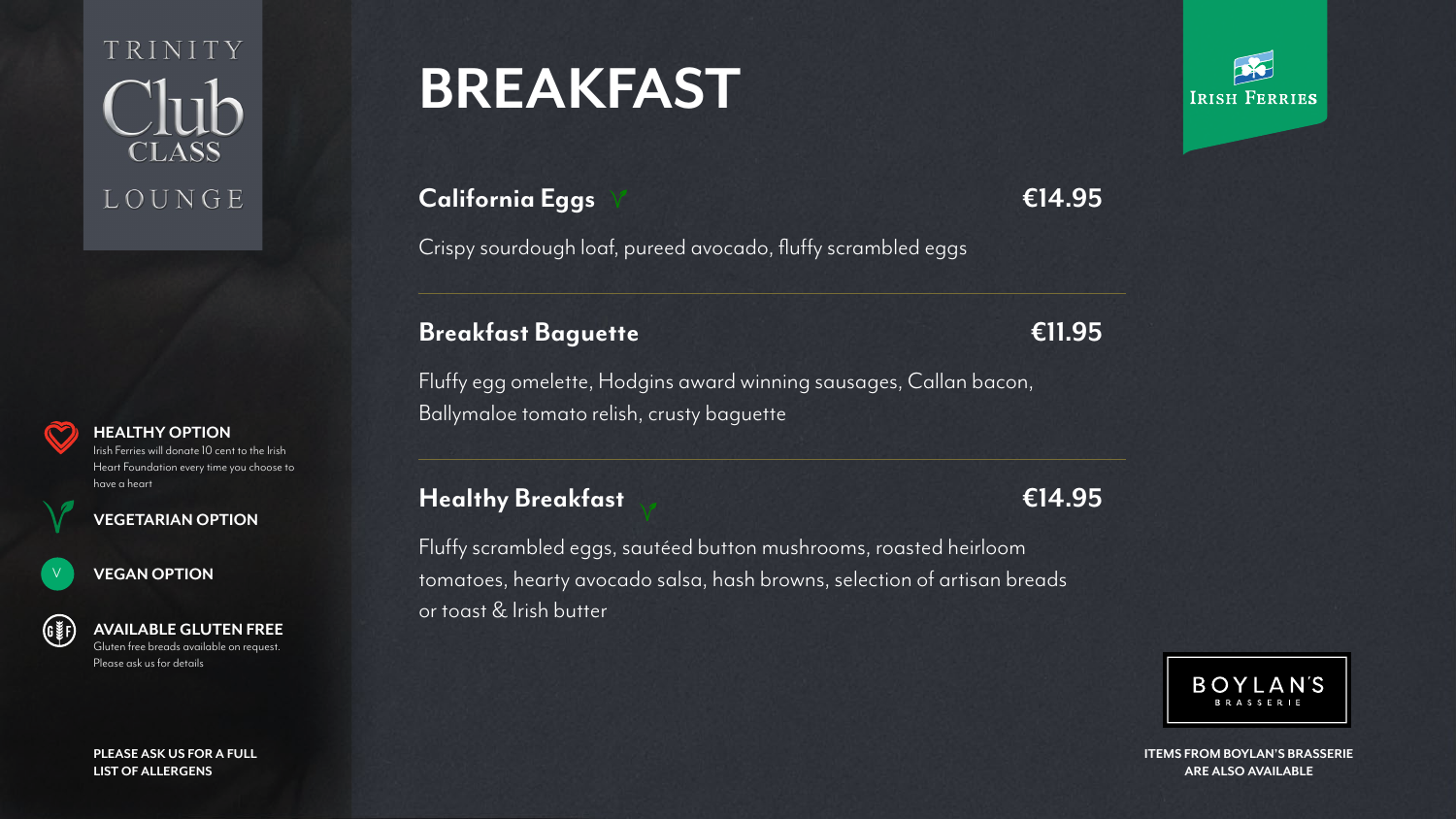# **Black Pudding Bruschetta €12.95**

Crumbled West Cork Black pudding, Heirloom tomato salsa, baked rustic baguette



# **Full Irish Breakfast €15.95**

Fluffy scrambled eggs, Hodgin's award winning sausages, grilled bacon, roasted tomatoes, crispy hash browns, sautéed button mushrooms, bachelors baked beans, West Cork black & white pudding, selection of artisan breads or toast & Irish butter





TRINITY CLASS LOUNGE

# **BREAKFAST**

**PLEASE ASK US FOR A FULL LIST OF ALLERGENS**



#### **HEALTHY OPTION**

Irish Ferries will donate 10 cent to the Irish Heart Foundation every time you choose to have a heart



#### **VEGAN OPTION**



### **AVAILABLE GLUTEN FREE**

Gluten free breads available on request. Please ask us for details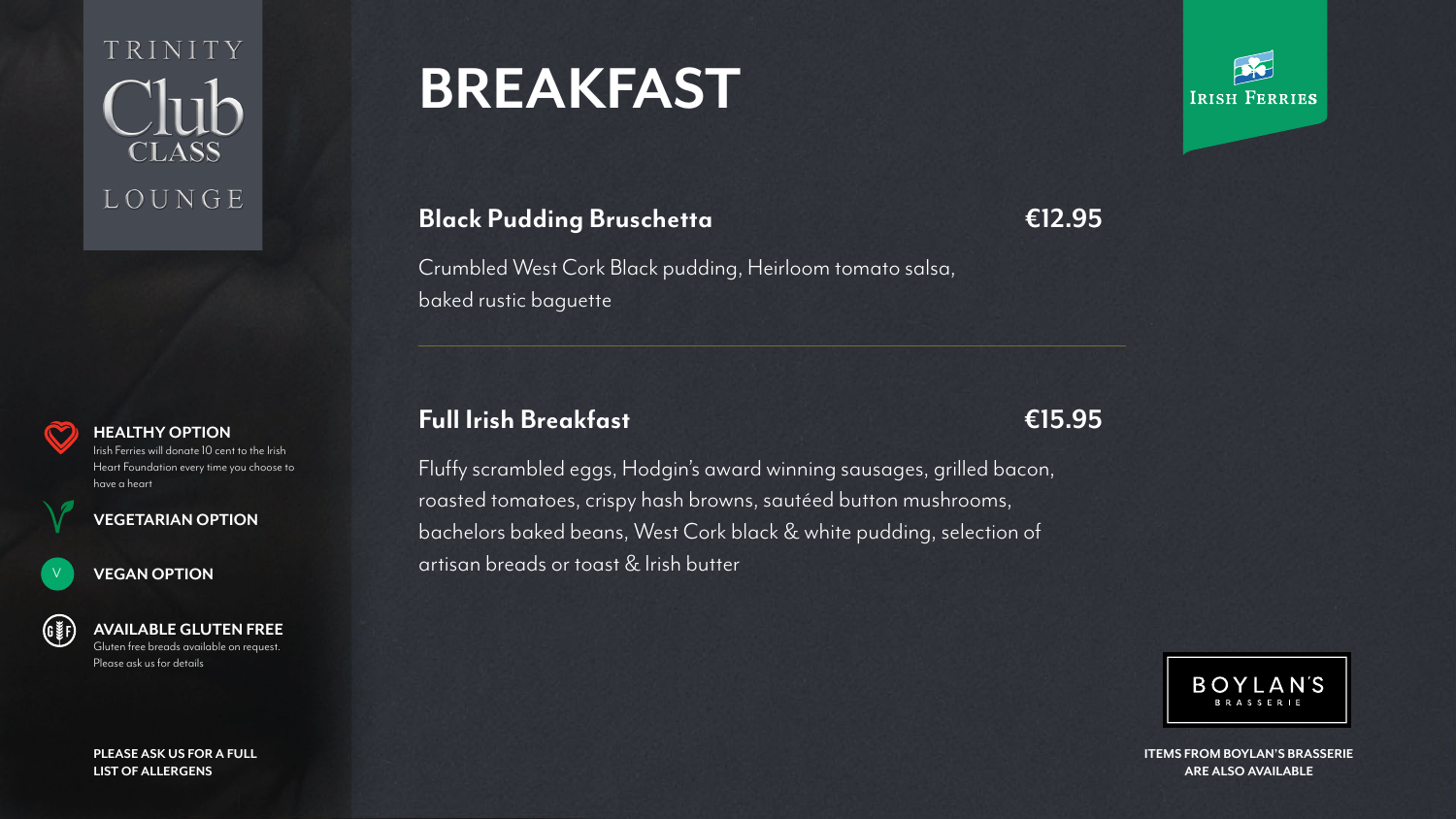**Homemade Scone €3.50**

Selection of preserves, Irish butter, whipped cream

# Exotic Fruit Salad ● <sub>●</sub>



Lemon syrup, fresh mint

## **Parisian Croissant €6.95**

Carved Limerick ham, melted brie cheese, butter glazed croissant





TRINITY **CLASS** LOUNGE

# **BREAKFAST**

**PLEASE ASK US FOR A FULL LIST OF ALLERGENS**



**HEALTHY OPTION**

Irish Ferries will donate 10 cent to the Irish Heart Foundation every time you choose to have a heart



### **VEGETARIAN OPTION**

### **VEGAN OPTION**



### **AVAILABLE GLUTEN FREE**

Gluten free breads available on request. Please ask us for details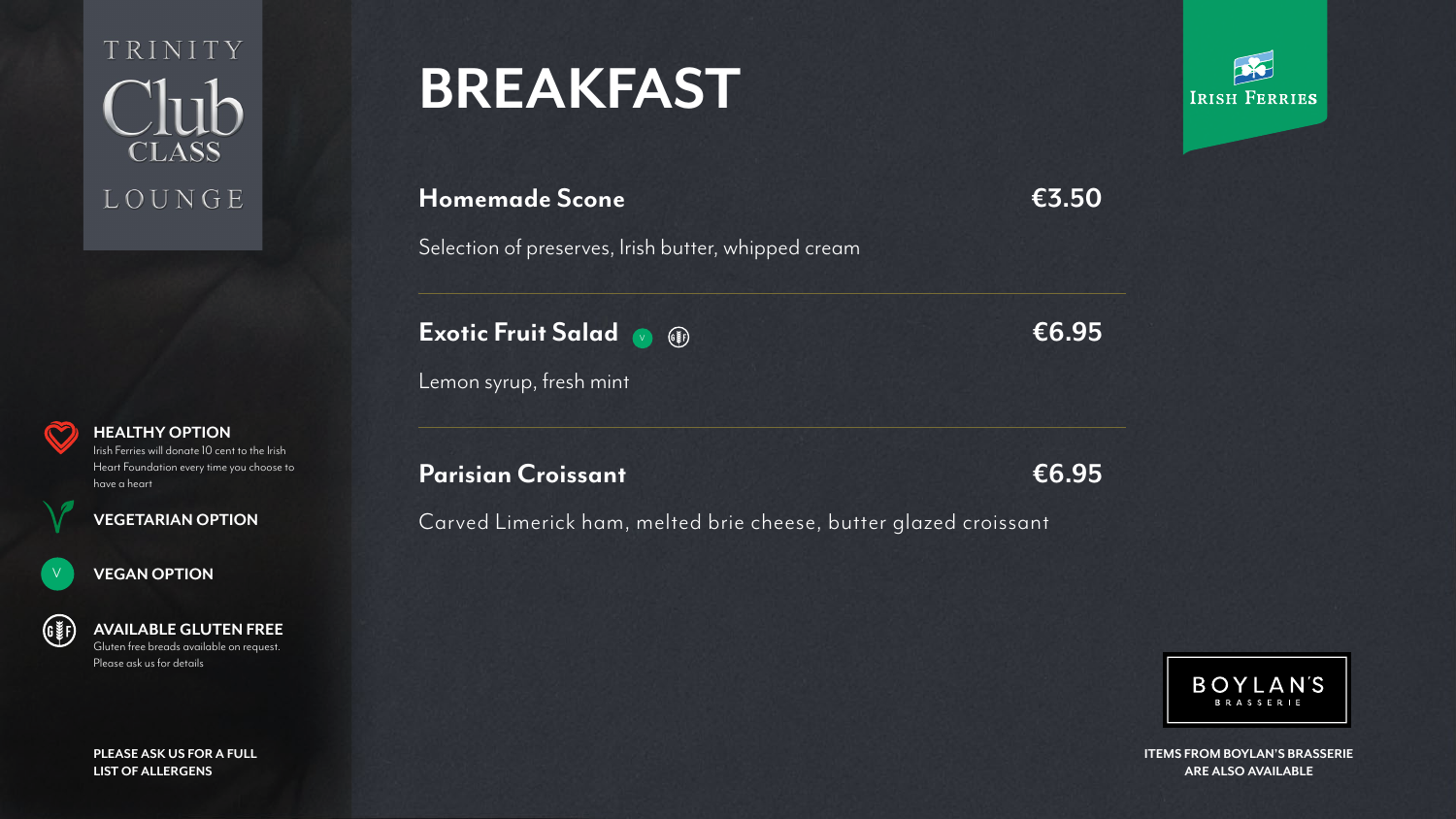## **Irish Breakfast €9.95**

Hodgins Irish award winning sausage, homemade hash browns, baked beans, slice of toast

# **Hen's Eggs on Toast €6.95**

Scrambled eggs, selection of toast or artisan bread roll

## **Oatmeal Porridge €5.95**

Irish honey drizzle, forest berry compote, pumpkin seeds



# **Soup of the Day €6.95**



Artisan bread roll

**Irish Ham and Dubliner Cheddar Cheese Toastie €6.95**

BOYLAN'S BRASSERIE

Tortilla chips, mixed leaves salad

# **Stone Base Artisan Pizza €10.95**

Creamy tomato sauce, mozzarella cheese, torn basil, drizzled olive oil



# TRINITY **CLASS** LOUNGE

# **KIDS |** BREAKFAST

# **KIDS |** LIGHT BITES

#### **PLEASE ASK US FOR A FULL LIST OF ALLERGENS**



#### **HEALTHY OPTION**

Irish Ferries will donate 10 cent to the Irish Heart Foundation every time you choose to have a heart



## **VEGETARIAN OPTION**

### **VEGAN OPTION**



### **AVAILABLE GLUTEN FREE**

Gluten free breads available on request. Please ask us for details

> **ITEMS FROM BOYLAN'S BRASSERIE ARE ALSO AVAILABLE**

V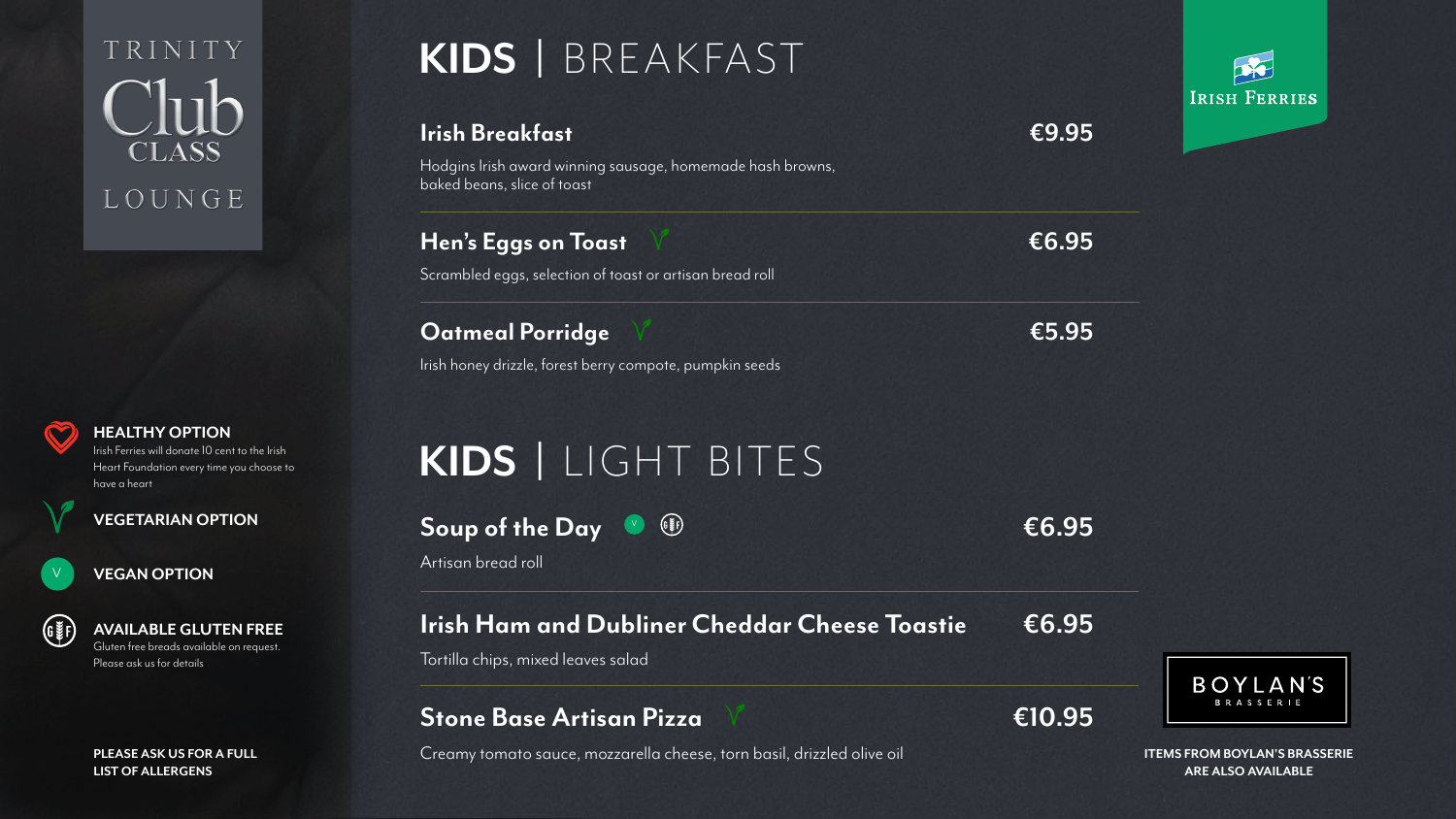Artisan bread roll

# Plant Based Soup Of The Day ● <del>☆ ●</del>8.95

Artisan bread roll

# **SELECTION OF PANINI'S €6.95**

All served with tortilla chips, mixed leaves salad

Limerick ham & Dubliner cheddar cheese

Mozzarella cheese, sliced tomato & green pesto

French brie cheese, sundried tomato, spicy rocket leaves



TRINITY **CLASS** LOUNGE

# **LIGHT BITES**

Soup of the Day ● **E8.95** V

**PLEASE ASK US FOR A FULL LIST OF ALLERGENS**







#### **HEALTHY OPTION**

Irish Ferries will donate 10 cent to the Irish Heart Foundation every time you choose to have a heart



### **VEGAN OPTION**



### **AVAILABLE GLUTEN FREE**

Gluten free breads available on request. Please ask us for details

> **ITEMS FROM BOYLAN'S BRASSERIE ARE ALSO AVAILABLE**

V

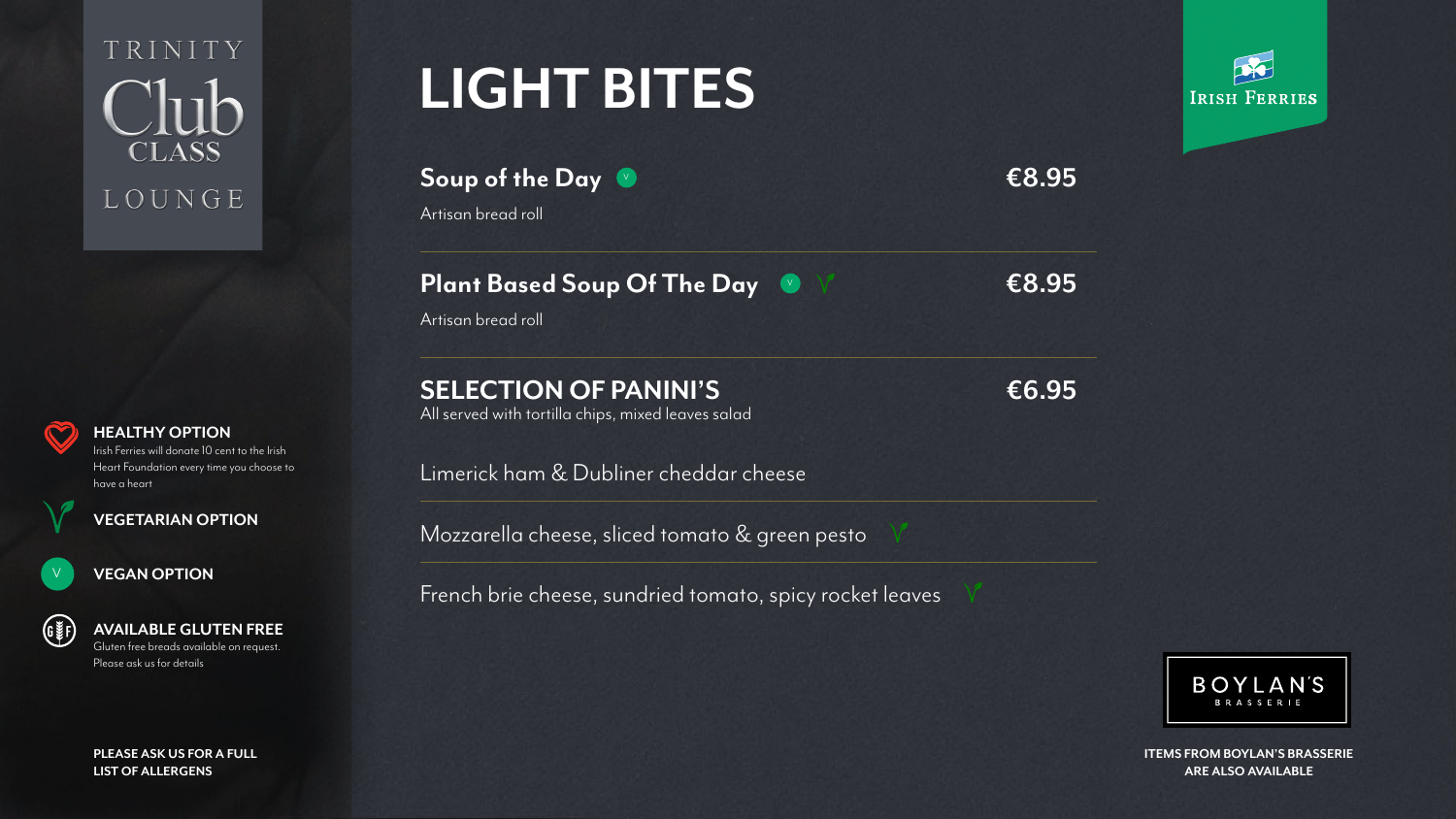## **GOURMET SANDWICHES**

Served with Tortilla chips, mixed leaves salad





Streaky smoked bacon, sliced avocado, crisp lettuce, chopped tomato, sourdough loaf

# **Chicken Tikka Wrap**

Spicy chicken, red pesto, spinach leaves, crushed nuts, tortilla wrap

## **Ultimate Toasted Panini €6.95**

Triple cheese, carved limerick ham, spicy jalapenos, chipotle mayo, bourbon BBQ relish, panini roll

# **Classic Ham & Cheese Toastie €6.95**

Carved Limerick ham, Dubliner cheddar cheese, Ballymaloe relish, toasted bloomer bread



TRINITY **CLASS** LOUNGE

# **LIGHT BITES**

**PLEASE ASK US FOR A FULL LIST OF ALLERGENS**





### **HEALTHY OPTION**

Irish Ferries will donate 10 cent to the Irish Heart Foundation every time you choose to have a heart



### **VEGAN OPTION**



### **AVAILABLE GLUTEN FREE**

Gluten free breads available on request. Please ask us for details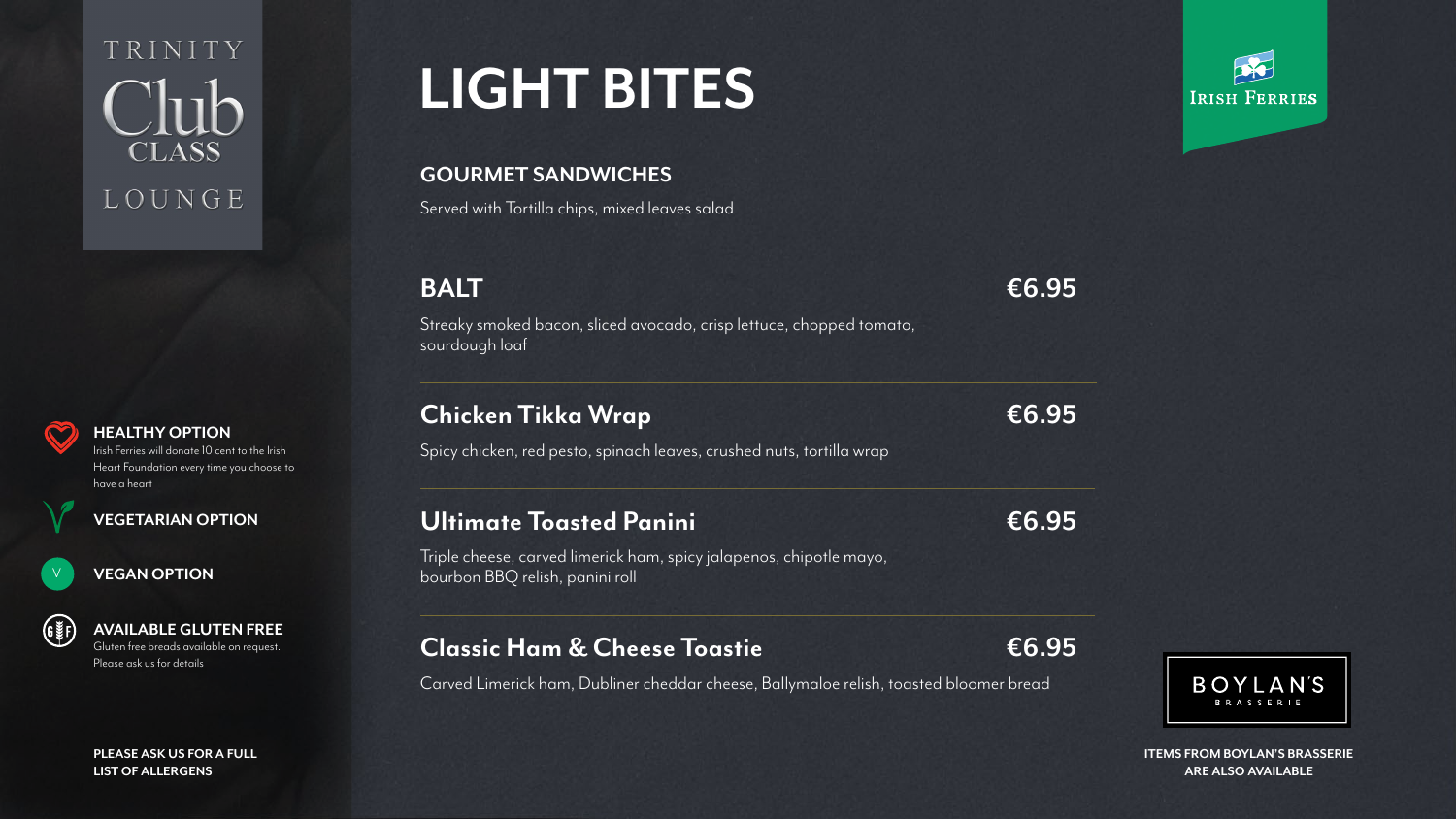TRINITY **CLASS** LOUNGE

# **MAINS**

# **6oz Dublin Swift Burger €17.95**

Streaky Bacon, Dubliner cheddar cheese, Ballymaloe relish, fried onions, iceberg lettuce, brioche bun, straight cut chips

# **Wright's of Howth Fish**

Mushy peas, tartar sauce, lemon wed

# **Lightly Spiced Irish Beet**

Steamed long grain rice, soured crear

# **Thai Red Chicken Curry**

Steamed long grain rice, fresh corrian **Add Garlic Naan Bread €2.00**

# **Ras El Hanout Chickpe**

Moroccan couscous salad, plant base



**PLEASE ASK US FOR A FULL LIST OF ALLERGENS**





#### **HEALTHY OPTION**

Irish Ferries will donate 10 cent to the Irish Heart Foundation every time you choose to have a heart



### **VEGAN OPTION**



### **AVAILABLE GLUTEN FREE**

Gluten free breads available on request. Please ask us for details

| & Chips<br>ge, straight cut chips                                                                                                       | €17.95 |
|-----------------------------------------------------------------------------------------------------------------------------------------|--------|
| f & Black Bean Chilli (\$)<br>n, grated cheddar                                                                                         | €17.95 |
| $\bigcirc$<br>$\left(\begin{matrix} 0 & \frac{1}{2} \\ \frac{1}{2} & \frac{1}{2} \end{matrix}\right)$<br>$\overline{\mathbf{y}}$<br>der | €17.95 |
| a Tagine ®<br>$\bigcirc$<br>(V)<br>ed Greek voaurt                                                                                      | €17.95 |

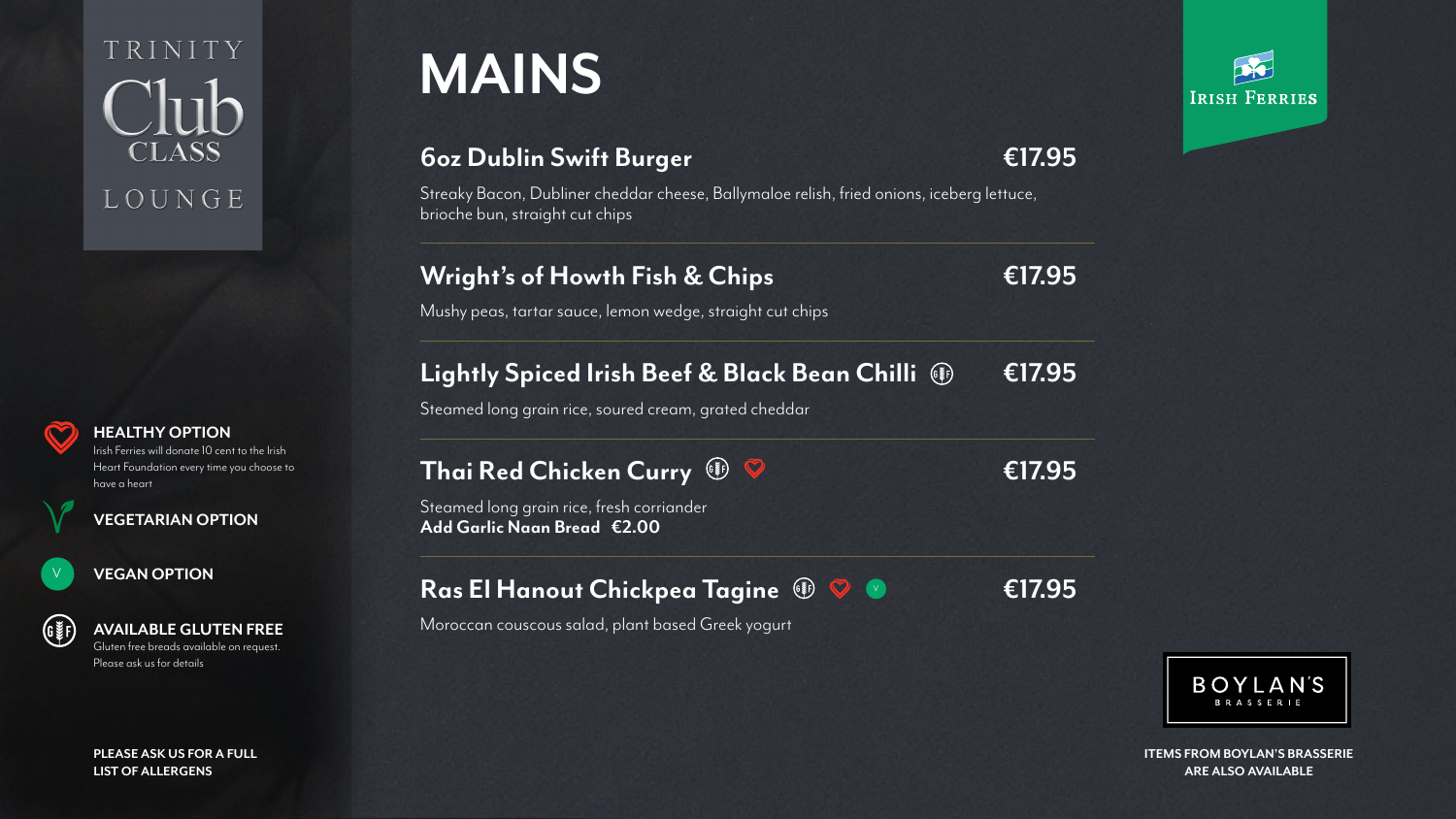# **Chicken & Roast Peppers in Basil Cream Sauce €17.95**

Buttered mashed potatoes, seasonal vegetables

**Slow Cooked Irish Beef Bolognaise €17.95**

rilled chicken

ajun chicken

lapeno peppers

iced tomato

Tagliatelle pasta, shaved parmesan **Add garlic bread €2.00**

# **Stone Base Artisan 12" Pizza €17.95**

Creamy tomato sauce, mozzarella cheese, torn basil, drizzled olive oil

Add toppings **€1.00**

| <u>Italian pepperoni</u> |                |
|--------------------------|----------------|
| Carved Limerick ham      |                |
| Mixed olives             | $\overline{a}$ |
| Diced peppers            | Sli            |



Smoked bacon

Sweetcorn

Red onion

Pineapple chunks



# TRINITY **CLASS** LOUNGE

# **MAINS**

#### **PLEASE ASK US FOR A FULL LIST OF ALLERGENS**





#### **HEALTHY OPTION**

Irish Ferries will donate 10 cent to the Irish Heart Foundation every time you choose to have a heart



## **VEGETARIAN OPTION**

### **VEGAN OPTION**



### **AVAILABLE GLUTEN FREE**

Gluten free breads available on request. Please ask us for details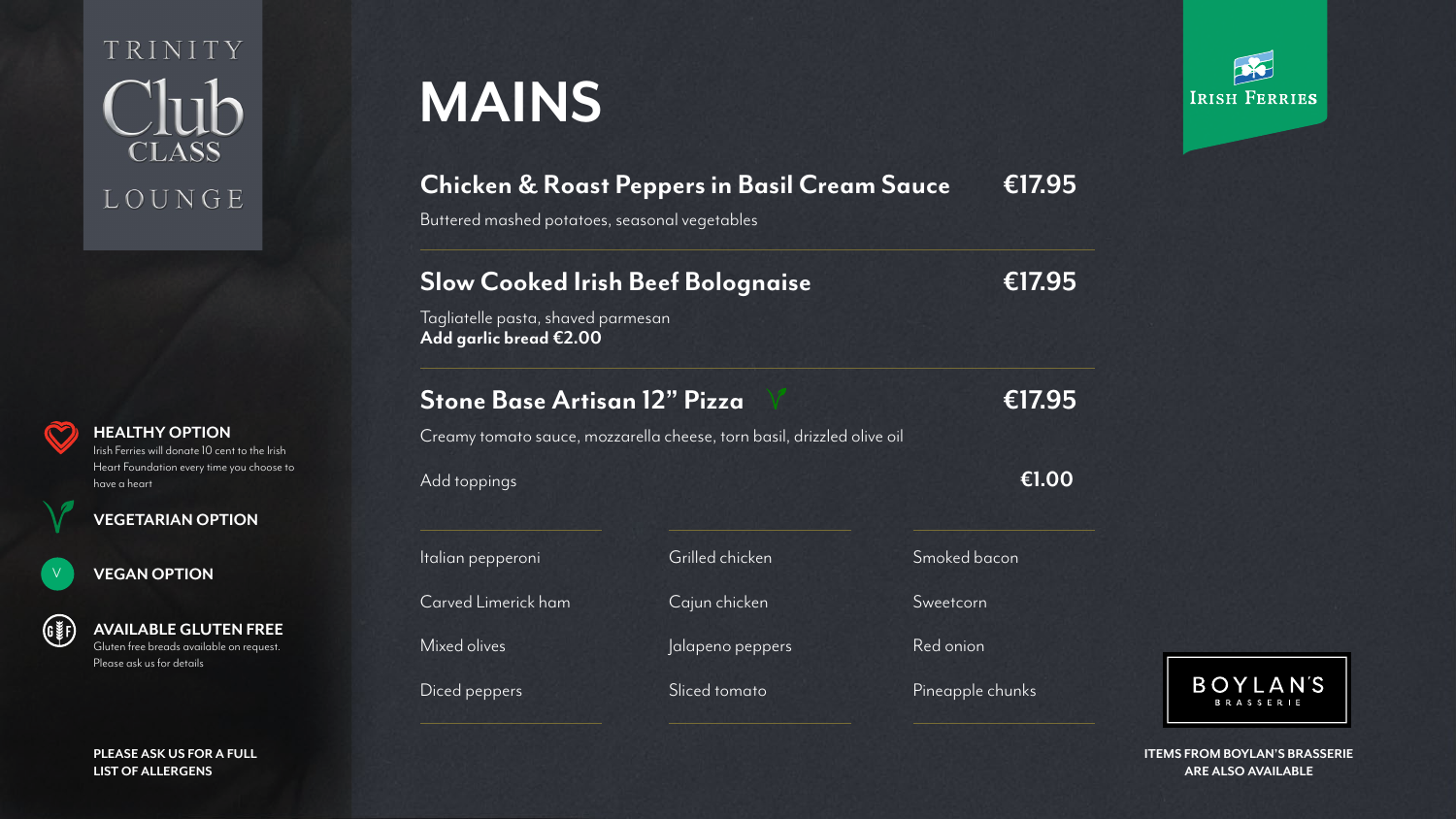TRINITY **CLASS** LOUNGE

# **SALADS**

**Small - €8.50 Large - €11.95**

# **Bombay Carrot Salad**

Red & white cabbage, carrot, pomegranate, peanuts, cashews, coriander

# **Beetroot & Radish Salad**

Bulgar wheat, kale, radish, chive, parsley, lemon

Spiced couscous, cranberries, courgette, bell pepper

Pearl barley, quinoa, flageolet beans, black beans, tomato, parsley

## **Chickpea & Sweet Potato Salad** (D)

**Dressings** Caesar Dressing French Dressing V Herb Vinaigrette C Bombay Dressing C



Chickpeas, sweet potato, yellow pepper, red onion, pumpkin seeds

#### **PLEASE ASK US FOR A FULL LIST OF ALLERGENS**





#### **HEALTHY OPTION**

#### **Moroccan Couscous Salad** V

#### **Bean, Barley, Quinoa Salad** V

Irish Ferries will donate 10 cent to the Irish Heart Foundation every time you choose to have a heart



### **VEGAN OPTION**



### **AVAILABLE GLUTEN FREE**

Gluten free breads available on request. Please ask us for details

> **ITEMS FROM BOYLAN'S BRASSERIE ARE ALSO AVAILABLE**











V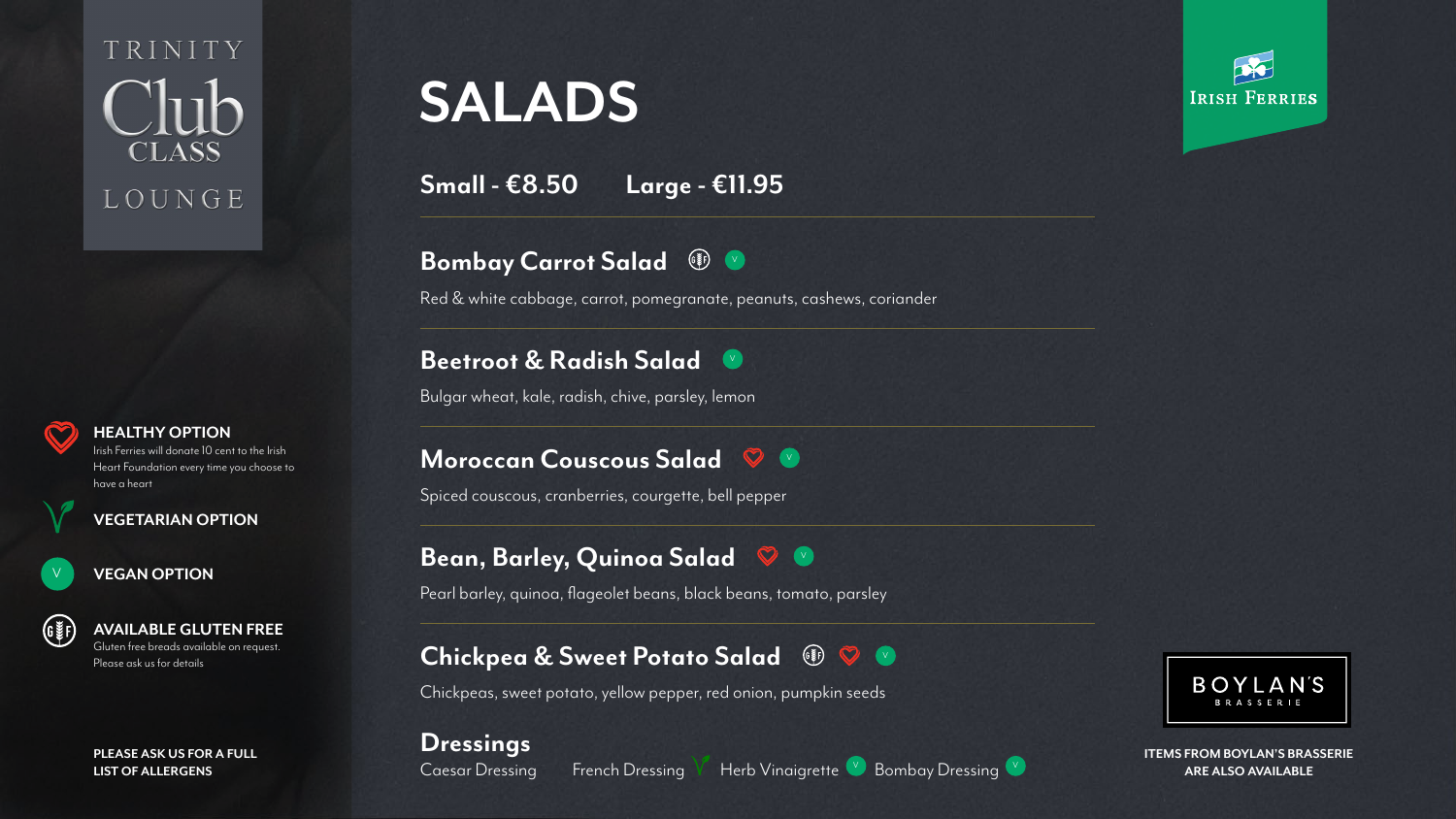TRINITY **CLASS** LOUNGE

# **DESSERT**

**PLEASE ASK US FOR A FULL LIST OF ALLERGENS**

# Selection of Glenown Farm Ice Cream <del>€7.95</del>

**ITEMS FROM BOYLAN'S BRASSERIE ARE ALSO AVAILABLE**



#### **HEALTHY OPTION**

Irish Ferries will donate 10 cent to the Irish Heart Foundation every time you choose to have a heart



### **VEGAN OPTION**



### **AVAILABLE GLUTEN FREE**

Gluten free breads available on request. Please ask us for details

## **Warm Apple Pie €7.95**

Vanilla bean ice cream

# **Indulgent Chocolate Cake €7.95**

Freshly whipped cream, chocolate sauce

Local seasonal berries